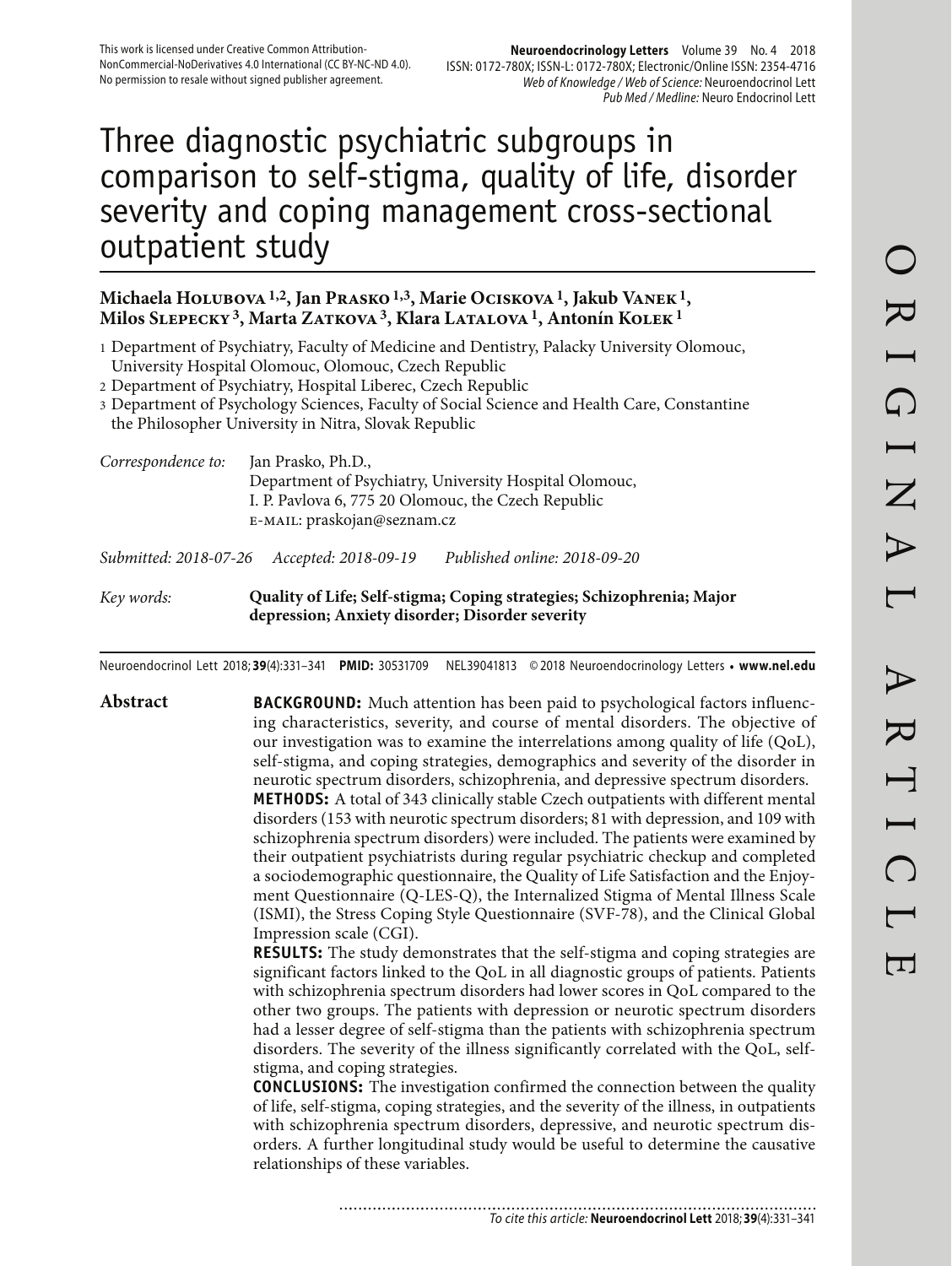## **INTRODUCTION**

Psychiatric disorders, such as schizophrenia, depressive disorders, and neurotic spectrum disorders are accompanying with substantial impairment and struggles in all life areas (Jacobi *et al.* 2024, Bandelow & Michaelis 2015). More than 33.7% of the population reported an anxiety disorder during lifetime (Bandelow & Michaelis 2015). Depression is also common, and its lifetime prevalence is currently estimated at 10.8% (Lim *et al.* 2018). Schizophrenia spectrum disorders are considered to be especially severe and disabling neuropsychiatric disorders (Heinrichs & Zakzanis 1998, Kring & Moran 2008, Xia *et al.* 2011, Gur *et al.* 2014), which affect approximately 1% of the population across all cultures and socioeconomic groups (Fortinash & Holoday-Worret 2000). Treatment outcomes of these disorders leave much to be desired. During the last decades, several psychological factors have been found to significantly connect with the severity and prognosis of the mental disorders. Some relate to one's relationship towards themselves and their health issues (i.e., self-stigma), other focus on the way in which individuals cope with adversity. Another examines if and to what extent people with mental disorders find their life worth living.

#### *Self-stigma*

Self-stigma is the internalisation of negative societal stereotypes about those with mental disorders and involves three steps: cognisance of the stereotype, agreement with it, and relating it to one's self (Corrigan *et al.* 2009, Bradstreet *et al.* 2018). Self-stigma is frequent in persons with schizophrenia spectrum disorders, depressive disorder, and neurotic spectrum disorders (Ran *et al.* 2018, Bonfils *et al.* 2018). The self-stigma also seems to be associated with the depressive attributional style that can be characterized by thinking that one's mental disorder has an internal and global origin ("If I weren't so weak/lame/weird, I wouldn't suffer from depression/social anxiety/schizophrenia.") and is persistent (Ociskova *et al.* 2018). Negative prejudices and stereotypes lead to a feeling of inferiority, weakness, feeling of being unwanted, refused, unreliable because of mental problems (Parcesepe & Cabassa 2013). A significant relationship was found amongst self-stigma and the severity of the symptoms of anxiety, depression, negative and positive symptoms of schizophrenia, and severity of the disorder in many psychiatric disorders (Holubova *et al.* 2016a, Vrbova *et al.* 2017, Vrbova *et al.* 2018a). Self-stigma is also connected with undesirable outcomes amongst patients with prolonged psychosis (Firmin *et al.* 2018). The level of internalised stigma is more significant in schizophrenia spectrum disorders in comparison to the depression disorders (Holubova *et al.* 2016b).

#### *Coping*

Coping describes an effort to manage and overcome demands and critical events that pose harm, loss, challenge, threat, or benefit to a person (Lazarus 1991). The coping is seen as a significant factor of the total stress process and is recognised as an intermediating connection between stressors and psychological straining in the stress model (Ogden 2000). Different definitions of coping with stress covered different dichotomous models: problem - and emotion-focused strategies by Lazarus & Folkman (1984), adaptive or maladaptive coping strategies; positive or negative coping by Janke and Erdmann (2002); avoidance versus approach coping (Ogden 2000) or three-categorical classification models (Schwarzer & Schwarzer 1996).

In the context of self-stigma, when patients implement effective coping strategies to fight the symptoms of the illness as well as with the presence of the mental illness itself they can feel less stressed and stigmatised stressed and reported a decreased frequency of hospitalisations and relapses (Rea *et al.* 2003). Additionally, the coping strategies are tightly connected to the severity of patients' clinical status (Goossens *et al.* 2008). For example, rumination is linked with negative cognitive, affective, cognitive, and bodily reactions following stressors, proposing probable mechanisms which might strengthen the risk for development of psychopathology (Aldao *et al.* 2014). Although primary and secondary control engagement coping are connected with superior results, schemes including disengagement from the trigger are connected with more symptoms (Aldao *et al.* 2010). Specifically, disengagement strategies correlate with anxiety and depression (Wadsworth & Compas 2002), and active coping and distraction have been recognised to be connected with lower levels of internalising symptoms (Sandler *et al.* 1994).

Avoidance coping is considered to be the most commonly used coping strategy especially in phobic patients and among patients with panic disorder (Davey *et al.* 1995, Hughes *et al.* 1999, Feldner *et al.* 2004). Avoidance is also seen to be a premorbid predictor of fearful reacting in the form of bodily sensations, and also the subjective best way how to cope with anxiety-related distresses (Cox *et al.* 1992). Patients with schizophrenia in our previous study, use the negative coping more frequently than the general population (Holubova *et al.* 2016c). Also, the relation between internalised stigma, coping strategies and the severity of the disorder were detected in patients with schizophrenia. Negative coping correlated with the self-stigma and contrary patients who used more positive strategies had lower internalised stigma level (Holubova *et al.* 2016c). Patients with schizophrenia also reported significant difficulty and more limited coping with life stresses and preferred avoidance and passive coping rather than active problem-solving or help-seeking tactics (Xu *et al.* 2013, Lysaker *et al.* 2005, Montemagniet *et al.* 2014). Furthermore, in our study patients with depression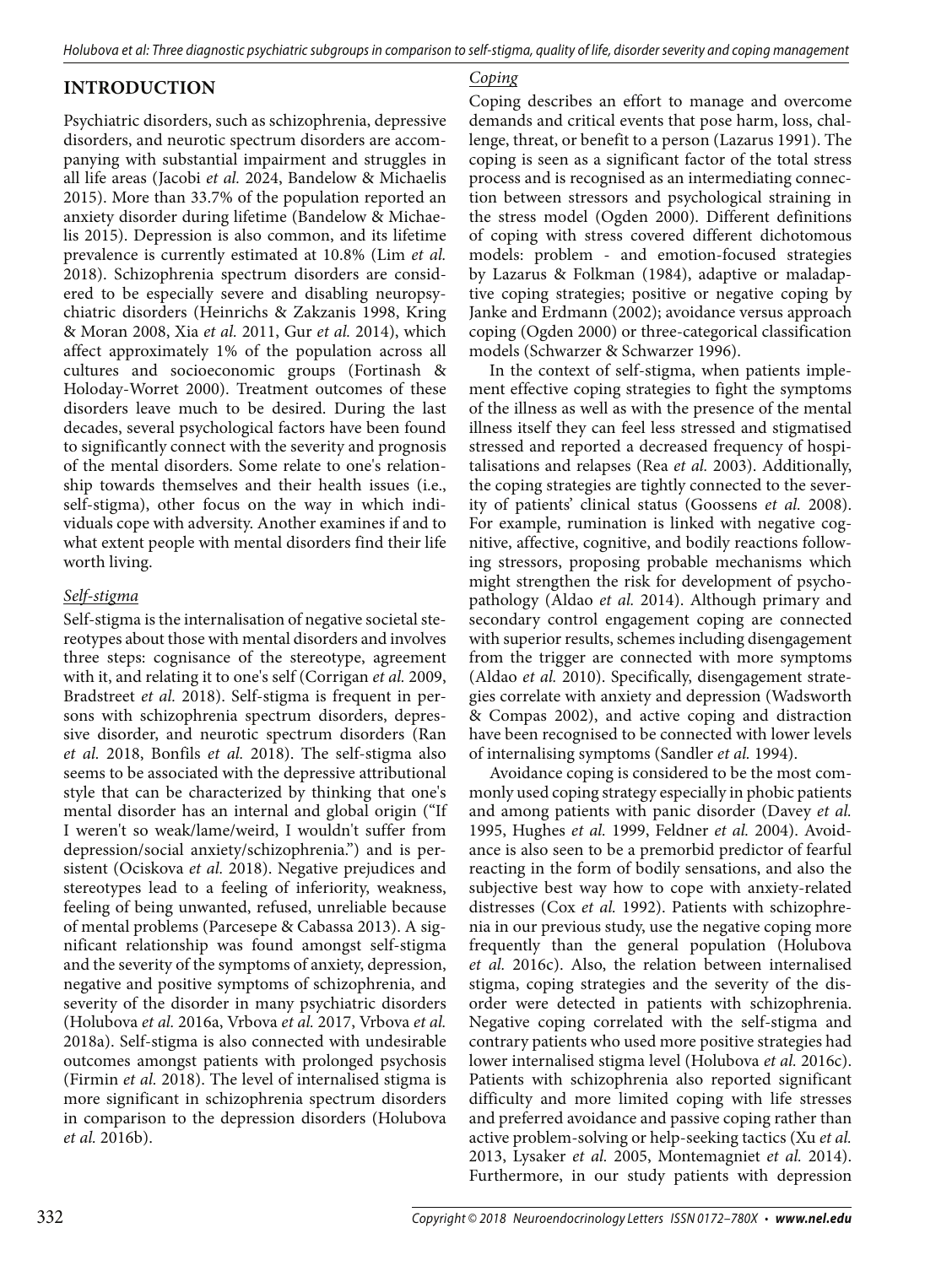tend to use escape tendency, resignation and active avoidance strategy (Holubova *et al.* 2017).

#### *Quality of life*

World Health Organization outlines QoL as individual's perception of their position in life in the context of the culture and value systems in which they live and in relation to their goals, expectations, standards, and concerns, and covered specific life dimensions such as psychological status, functional abilities, personal well-being, social interaction, economic status, vocational status, and physical health (Skevington 1999). QoL measurements are an essential healthcare outcome which tries to quantitate the influence of illness on a person's functioning and well-being in several life areas that results in unhappiness (WHO 2001).

QoL is considerably decreased in schizophrenia (Sidlova *et al.* 2011). QoL is declined among individuals with a higher number of psychiatric hospitalisations, higher severity of the disorder, and those who have the higher dose of psychopharmacs. Also, those with more marked symptoms of anxiety, social fear, depression, have a poorer QoL. Finally, the QoL is decreased among patients with self-stigma (Vrbova *et al.* 2017). The overall QoL has not been different much between patients with schizophrenia and depression. However, the selfstigma is higher for the individuals with schizophrenia spectrum disorders.

QoL across in anxiety disorders has been constrained and is connected with the reduction in role functioning, social functioning, and mental health (Mendlowicz & Stein 2000, Stein & Heimberg 2004).

#### *Hypotheses*

The primary aim was to compare QoL, self-stigma, and coping strategies in three different diagnostic groups - schizophrenia spectrum disorders, depressive disorders, and neurotic spectrum disorders. In connection with these objectives, the following hypotheses were established.

- (1). The quality of life, coping strategies, and selfstigma are associated with the subjective and objective severity of the disorder.
- (2). The self-stigma negatively correlates with the quality of life.
- (3). The self-stigma positively correlates with negative coping strategies; negatively with positive coping.
- (4). The QoL negatively correlates with negative coping, and positively with positive coping.
- (5). Patients with depressive disorder and neurotic spectrum disorder have a lower self-stigma in comparison with the patients with schizophrenia spectrum disorder.
- (6). QoL is lower among patients with schizophrenia spectrum disorders in comparison with a patient with neurotic spectrum disorders, and patients with depression.

(7). Patients with neurotic disorders use less negative coping strategies and more positive coping strategies than patients with schizophrenia spectrum disorders, and patients with depressive disorders.

# **METHOD**

### *Assessments*

**CGI** (Clinical Global Impression) is an overall evaluation of the severity of the disorder on a seven-point scale from one (normal) to seven ( most extremely ill) over the last week (Guy 1976). The subjective form is performed by patients (subjCGI), the objective form is performed by the professional (objCGI).

**ISMI** (Internalized Stigma of Mental Illness) contains 29 statements with a four-point scale measuring the degree of the agreement (Ritsher *et al.* 2003a). The scale allows measuring five categories of the self-stigma – *Alienation, Perceived discrimination, Stereotype endorsement, Social withdrawal, and Resistance to stigma*. The tool was standardised in a Czech population with respectable internal consistencies (Cromach alpha 0.91; Ociskova *et al.* 2014).

**SVF 78** (Stress Coping Style Questionnaire) has 78 items distributed into 13 domains corresponding with a particular approach of responding to the distress (Lazarus & Folkman 1984). Czech version Cronbach alpha ranges between 0.77 and 0.94 (Svancara 2003).

**The Quality of Life Satisfaction and Enjoyment (Q-LES-Q)** – The questionnaire with 93 items is divided into eight areas to assess (Ritsner *et al.* 2003b). The patients evaluate each area by choosing one numeral from a five-point Likert scale agreeing to their level of satisfaction in the item. Patients fulfil the domains of *Physical health, Feelings, Leisure, Household, Work, School/study, Social Relations, General and a Sum of the quality of life*. The Czech version of the Q-LES-Q was validated by Müllerova (2001).

#### *Statistics*

Statistical programs SPSS 24 and Prism 3 were used for the data analysis. Column statistics examined the clinical and demographical information. Shapiro-Wilk W test determined the normal distribution of the variables and chi-square or Fisher exact test for analysis of the categorical data. Pearson or Spearman rank correlations were used to an examination of the interactions between variables. Multiple stepwise regression analysis was used to calculate the significance of the correlations of the particular factors. We used five per cent level of significance as meaningful.

#### *Ethics*

The local ethics committee approved the study. The protocol of study and its conduction were in agreement with the latest version of the Helsinki Declaration and standards of Good Clinical Practice (GCP, EMEA 2002). All patients signed the informed consent.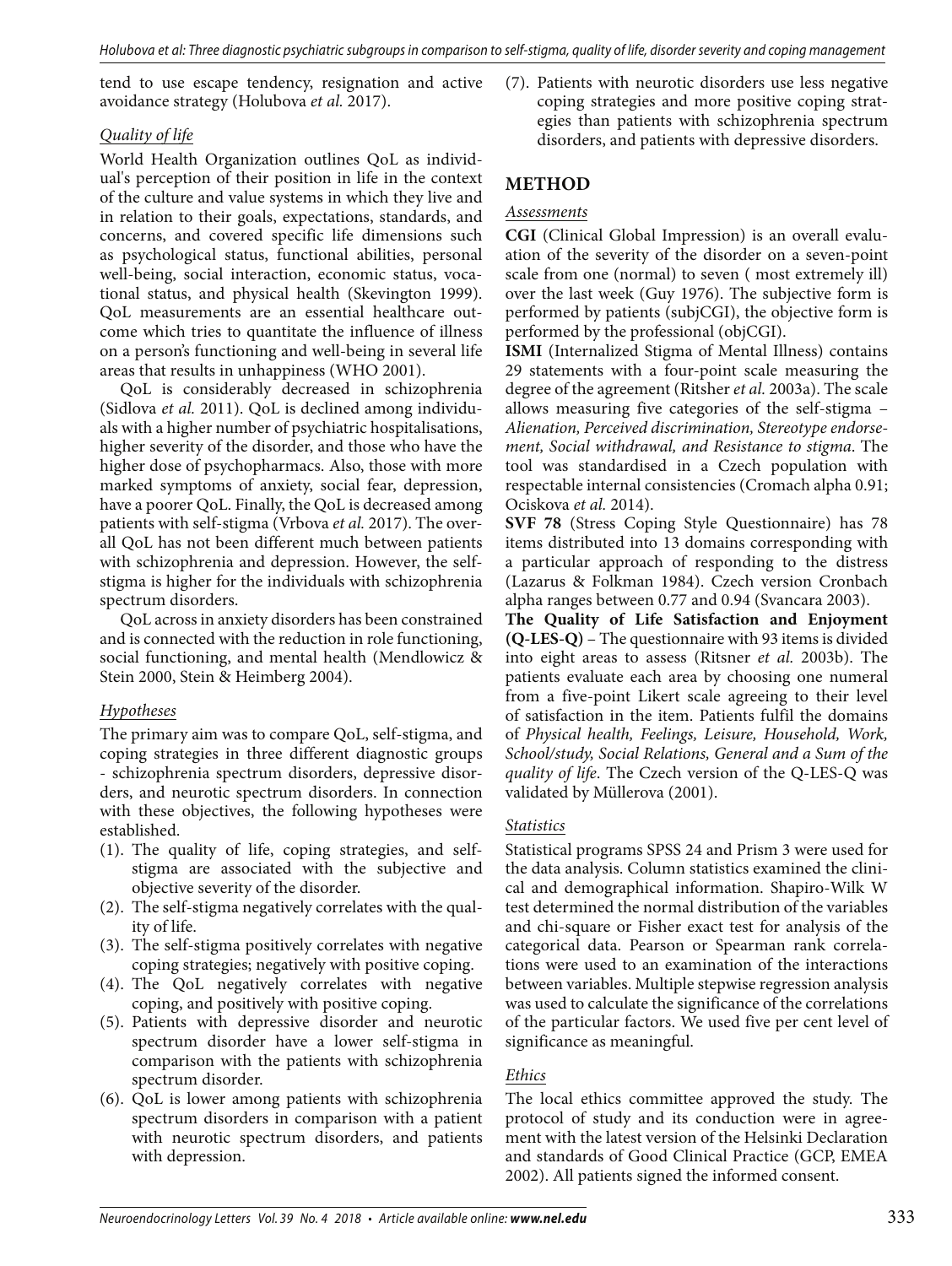## **RESULT**

#### *Description of the sample*

The total of 343 participants within three different groups of disorders such as: **(a) neurotic spectrum disorders** (n=153; generalized anxiety disorder and mixed anxiety-depressive disorder n=65, adjustment disorders n=33, panic disorder with or without agoraphobia n=21, somatoform disorders n=20, social phobia n=8, and obsessive compulsive disorder n=6); **(b) depression** (n=81; recurrent depressive disorder n=36, major depressive disorder n=42, dysthymia n=3); and **(c) schizophrenia spectrum disorders** (n=109; schizophrenia n=72, schizoaffective disorder n=31, persistent delusional disorder n=3, and acute polymorphic psychotic disorder n=3); agreed with the study enrollment and completed the scales. Mean age of all patients was  $47.4 \pm 13.1$ . The female population prevailed in the research population at all regardless of diagnosis (70.26%). 41.7 % of patients were married. Secondary education reached nearly a half of patients (48.1 %). Around a fifth of the patients had a university level of education (18%). Most patients were unemployed (52.47%). In total, 58% of patients received disability benefits. Maximum of them had the full disability (25.36%), followed by partial disability benefits (15.1 %); 17.49% of patients were retired (Table 1).

Patients with a diagnosis of schizophrenia spectrum disorder were statistically significantly younger than those in the neurotic spectrum disorders or with depression. The participants with the depressive disorder showed a later onset of the disorder than individuals with schizophrenia spectrum disorder. The duration of the disease was significantly longer in schizophrenia spectrum disorders, as well as the number of psychiatric hospitalisations (Table 1). The participants with schizophrenia spectrum disorders were more likely to be single without a partner. The patients suffering from a neurotic spectrum disorder were more likely to be unemployed, while the patients with psychosis had the highest rate of disability benefits (Table 1).

As regards the objective assessment of the severity of the illness assessed using objCGI, patients with psychosis showed significantly greater severity than the other groups (Table 2). However, in the subjective evaluation of the severity of the illness (subjCGI), the highest average scores were from those with neurotic disorders.

Self-stigma (ISMI-total) was higher in the participants with schizophrenia spectrum disorders. However, the use of negative and positive strategies was similar in all groups; no differences were identified (Table 2)., The QoL (Q-LES-Q-total) was lower in patients with psychosis compared to participants with neurotic spectrum disorders (Table 2).

| <b>VARIABLE</b>                                      | Gender<br>Male/<br>Female/<br>missing | <b>Employment</b><br>No/Yes/<br>missing | n it belliography and companion or the miole sample<br><b>Marital Status:</b><br>single/married/<br>divorced/<br>missing | <b>Partner</b><br>No/Yes/<br>missing | Age                                | Age of the<br>disease<br>onset     | <b>Number of</b><br>hospitalizations   | Lifetime<br>duration of<br>the disorder | <b>Education:</b><br>elementary/<br>vocational<br>training/<br>secondary<br>school/<br>university/<br>missing |
|------------------------------------------------------|---------------------------------------|-----------------------------------------|--------------------------------------------------------------------------------------------------------------------------|--------------------------------------|------------------------------------|------------------------------------|----------------------------------------|-----------------------------------------|---------------------------------------------------------------------------------------------------------------|
| All patients<br>$(n=343)$                            | 101/241/1                             | 180/157/6                               | $118/143/67/15$ 150/178/15 47.4 ± 13.1 36.2 ± 15.1                                                                       |                                      |                                    |                                    | $1.55 \pm 2.92$                        | $11.7 \pm 10.3$                         | 25/87/165/62/4                                                                                                |
| <b>Neurotic</b><br>spectrum<br>disorders<br>$(n=15)$ | 39/113/1                              | 88/64/1                                 | 42/75/29/7                                                                                                               | 57/89/7                              |                                    | $48.4 \pm 13.9$ 38.6 $\pm$ 16.0    | $0.32 \pm 0.82$                        | $9.3 \pm 10.1$                          | 10/40/72/28/3                                                                                                 |
| Depression<br>$(n=81)$                               | 21/60/0                               | 35/40/6                                 | 12/44/21/4                                                                                                               | 23/54/4                              |                                    | $52.7 \pm 12.3$ 42.3 $\pm$ 12.8    | $0.51 \pm 1.05$                        | $10.5 \pm 10.0$                         | 5/19/40/17/0                                                                                                  |
| Schizophrenia<br>spectrum<br>disorders<br>$(n=109)$  | 41/68/0                               | 33/76/0                                 | 64/24/17/4                                                                                                               | 70/35/4                              | $42.1 \pm 10.4$                    | $26.0 \pm 8.8$                     | $4.22 \pm 4.01$                        | $15.7 \pm 9.7$                          | 10/28/53/17/1                                                                                                 |
| <b>STATISTICS</b>                                    | Pearson $\chi^2$ :<br>n.s.            | Pearson $x^2$ :<br>p<0.001              | Pearson $\chi^2$ :<br>p<0.001                                                                                            | Pearson $\chi^2$ :<br>p<0.001        | Kruskal<br>Wallis test:<br>p<0.001 | Kruskal<br>Wallis test:<br>p<0.001 | <b>Kruskal Wallis</b><br>test: p<0.001 | Kruskal<br>Wallis test:<br>p<0.001      | Pearson $\chi^2$ : n.s.                                                                                       |

**Tab. 1.** Demography and comparison of the whole sample

Abbreviations: M - male; F – female; Age (average age); Age of the disease onset (average age); Number of hospitalisation (average number); lifetime duration (average years); Education (number)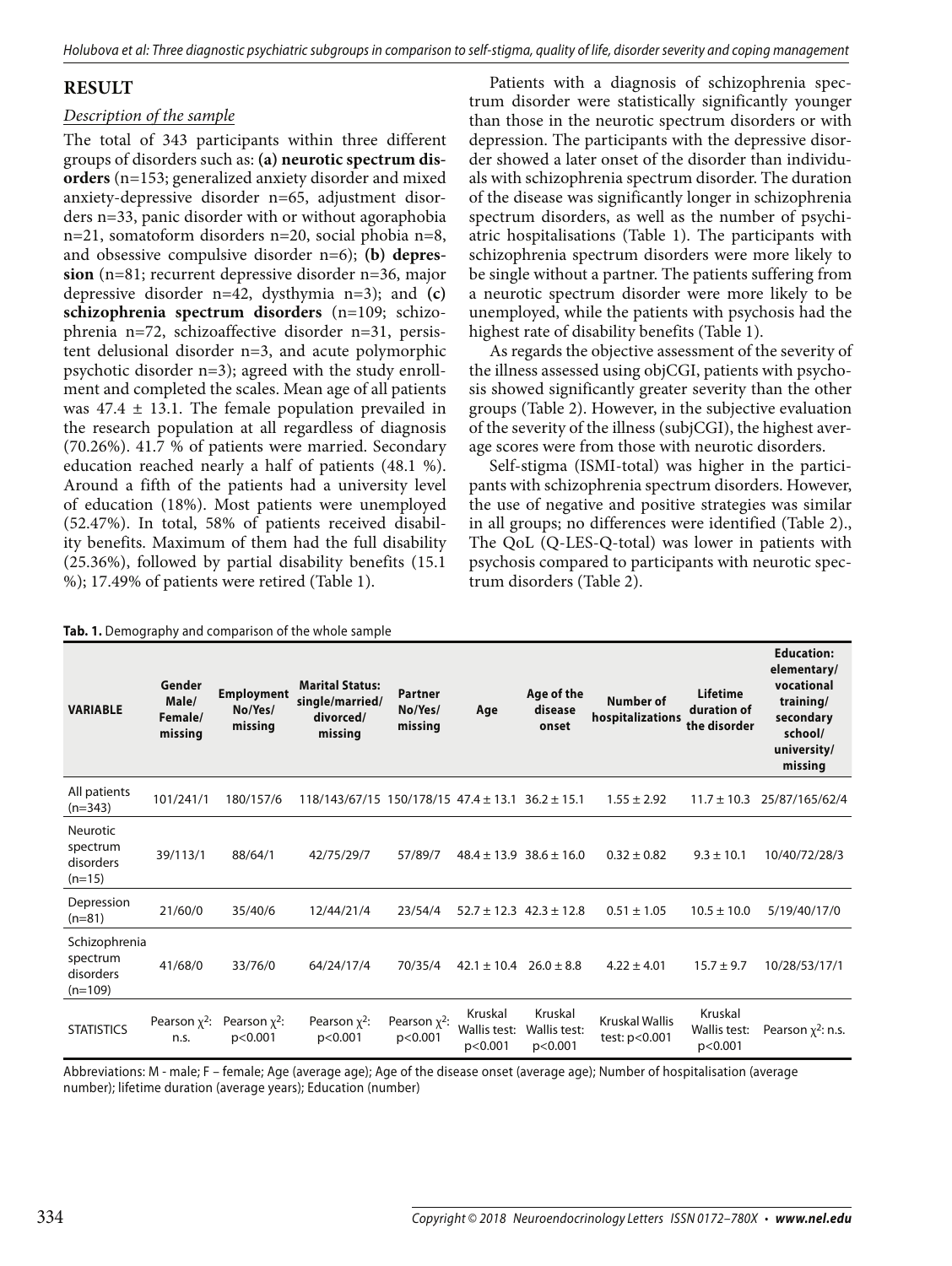| <b>Tab. 2.</b> Clinical variables of diagnostic subgroups |                                  |                                                       |                                                                                                             |                                                                                                                           |                                                       |                                                  |  |  |
|-----------------------------------------------------------|----------------------------------|-------------------------------------------------------|-------------------------------------------------------------------------------------------------------------|---------------------------------------------------------------------------------------------------------------------------|-------------------------------------------------------|--------------------------------------------------|--|--|
| <b>VARIABLE</b>                                           | <b>POSITIVE</b><br><b>COPING</b> | <b>NEGATIVE</b><br><b>COPING</b>                      | Q-LES-Q total                                                                                               | <b>ISMI</b> – total score                                                                                                 | <b>ObjCGI severity</b>                                | <b>SubjCGI severity</b>                          |  |  |
| All patients<br>$(n=343)$                                 | $12.8 \pm 3.2$                   | $13.5 \pm 4.1$                                        | $275.5 \pm 69.3$                                                                                            | $57.6 \pm 13.2$                                                                                                           | $3.3 \pm 1.3$                                         | $2.5 \pm 1.2$                                    |  |  |
| <b>Neurotic</b><br>spectrum<br>disorders<br>$(n=153)$     | $12.9 \pm 3.2$                   | $13.1 \pm 3.9$                                        | $287.9 \pm 55.4$                                                                                            | $53.5 \pm 11.8$                                                                                                           | $2.7 \pm 1.2$                                         | $2.3 \pm 1.2$                                    |  |  |
| Depression<br>$(n=81)$                                    | $12.7 \pm 3.2$                   | $14.3 \pm 3.9$                                        | $277.5 \pm 67.0$                                                                                            | $56.9 \pm 12.3$                                                                                                           | $3.2 \pm 1.3$                                         | $2.5 \pm 1.2$                                    |  |  |
| Schizophrenia<br>spectrum<br>disorders<br>$(n=109)$       | $12.8 \pm 3.3$                   | $13.6 \pm 4.5$                                        | $266.7 \pm 68.4$                                                                                            | $63.9 \pm 13.5$                                                                                                           | $4.1 \pm 1.0$                                         | $2.7 \pm 1.4$                                    |  |  |
| <b>STATISTICS</b>                                         | $F = 0.08$ df=333:               | One-way ANOVA: One-way ANOVA:<br>$F = 2.22 df = 333;$ | One way ANOVA:<br>F=3.7 df=338,<br>p<0.05<br>Bonferroni's<br>Multiple<br>$\sim$ $\sim$ $\sim$ $\sim$ $\sim$ | One way ANOVA:<br>$F = 22.1 df = 339.$<br>p<0.0001<br>Bonferroni's<br>Multiple<br><b>Comparison Test:</b><br>$\mathbf{A}$ | Kruskal Wallis test:<br>p<0.001<br><b>EFFECT SIZE</b> | Kruskal Wallis<br>test:<br>p<0.001<br>---------- |  |  |

**Tab. 2.** Clinical variables of diagnostic subgroups

n.s.

n.s.

Abbreviations: objCGI - objective Clinical Global Impression scale; subCGI - subjective Clinical Global Impression scale; Q-LES-Q - Quality of Life Satisfaction and Enjoyment Questionnaire, ISMI - Internalized Stigma of Mental Illness Scale; POS.COP - positive coping strategies; NEG. COP - negative coping strategies

Comparison Test: N >SCH **p<0.05 EFFECT SIZE**   $F = 0.14$ small difference

N <SCH **p<0.001**; D<SCH **p<0.001 EFFECT SIZE**   $F = 0.37$ moderate difference

**F = 0.50** large difference

**EFFECT SIZE F = 0.14** small difference

Tab. 3. Partial correlations among the QoL, self-stigma, coping strategies, and demographic and clinical variables after controlling for the sex and age

| <b>Domain</b>       | Onset    | Length   | <b>Hospital</b> | objCGI     | subjCGI    |
|---------------------|----------|----------|-----------------|------------|------------|
| <b>ISMI</b> – total | $-0.13*$ | $0.18**$ | $0.29***$       | $0.39***$  | $0.52***$  |
| <b>POS.COP</b>      | 0.05     | $-0.06$  | 0.02            | $-0.21***$ | $-0.36***$ |
| <b>NEG.COP</b>      | $-0.13*$ | 0.11     | 0.04            | $0.21***$  | $0.38***$  |
| Q-LES-Q total       | 0.10     | $-0.15*$ | $-0.14*$        | $-0.42***$ | $-0.55***$ |

Abbreviations: \* p<0.05; \*\* p<0.01; \*\*\* p<0.001; objCGI, objective Clinical Global Impression scale; subCGI, subjective Clinical Global Impression scale; Q-LES-Q, Quality of Life Satisfaction and Enjoyment questionnaire, ISMI, Internalized Stigma of Mental Illness Scale; POS. COP, positive coping strategies; NEG.COP, negative coping strategies

#### *Treatment*

From a total of 343 outpatients, 324 of them used prescribed psychopharmacs, such as antidepressants, anxiolytics or antipsychotics (94.5 %), and only 19 patients had no history of treatment by psychopharmacs. (5.53 %). Most of the patients (N=264) reported using the psychopharmacs regularly (76.96 %), 18 of them (5.24 %) reported taking the psychopharmacs irregularly (occasionally, they overlooked to use them).

#### *The relation between quality of life, self-stigma, coping strategies, demographic and clinical variables*

After adjustment for the age and sex, the self-stigma negatively correlated with the onset of the disorder, positively with a length of the illness, a number of hospitalisations, and with the severity of the disorder measured both by objCGI and subjCGI (Table 3).

The Positive coping strategies (POS.COP) correlated negatively with the subjective and objective measured severity of the illness (subjCGI and objCGI) (Table 3), but not with other demographic factors. The Negative coping showed significant positive correlation with both types of measurements of the severity of the dis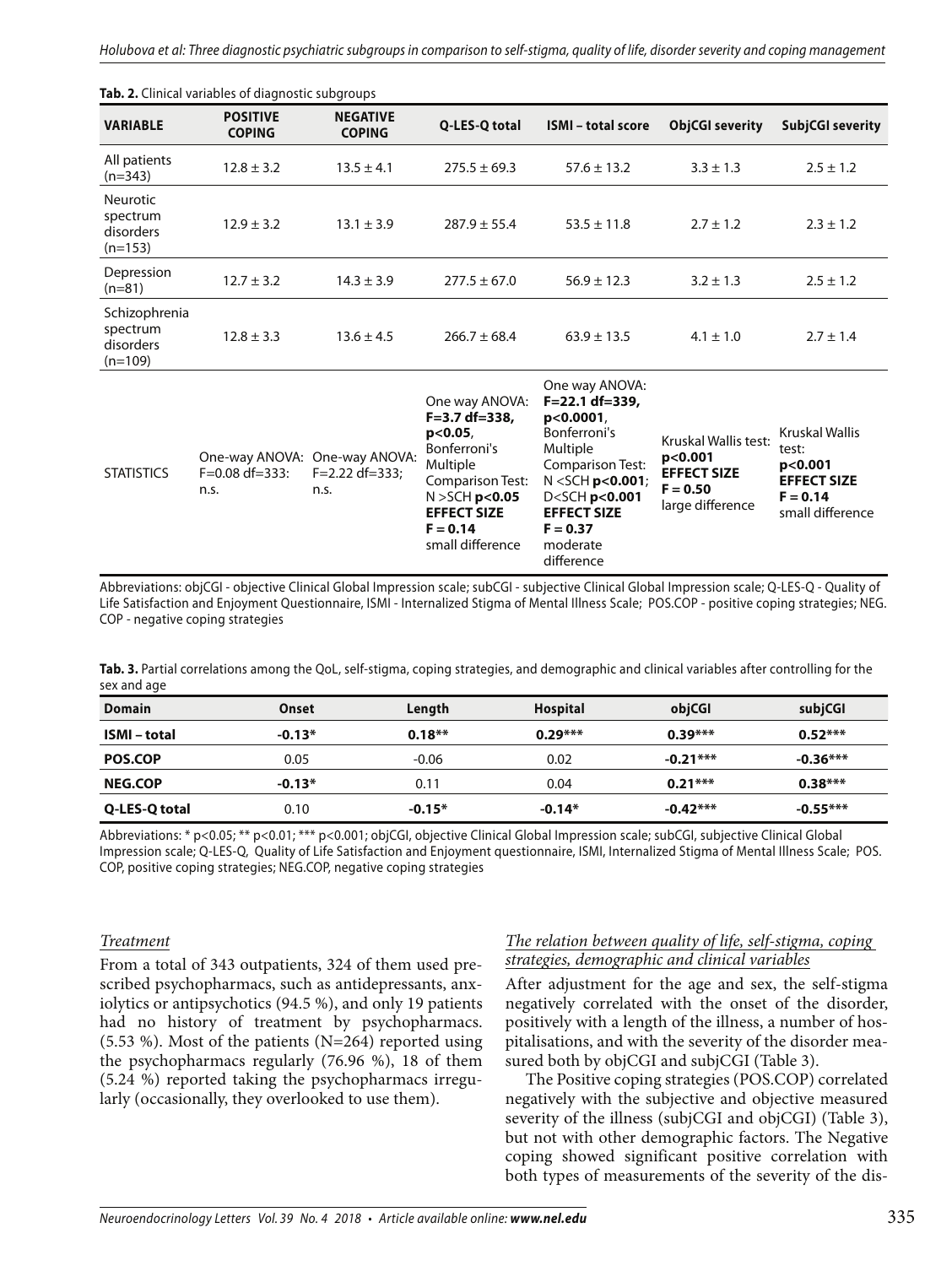**Tab. 4.** Partial correlation between QoL, self-stigma, coping strategies after adjusting for the sex and age

|                | <b>ISMI</b> - total |
|----------------|---------------------|
| <b>POS.COP</b> | $-0.45***$          |
| <b>NEG.COP</b> | $0.54***$           |
| Q-LES-Q total  | $-0.57***$          |

Abbreviations: \*\*\* p<0.001; Q-LES-Q, Quality of Life Satisfaction and Enjoyment Questionnaire, ISMI, Internalized Stigma of Mental Illness Scale; POS.COP, positive coping strategies; NEG.COP, negative coping strategies

**Tab. 5.** Partial correlation among QoL and coping after controlling for the age and sex

|                | Q-LES-Q total |
|----------------|---------------|
| <b>POS.COP</b> | $0.46***$     |
| <b>NEG.COP</b> | $-0.43***$    |

Abbreviations: \*\*\* p<0.001; Q-LES-Q, Quality of Life Satisfaction and Enjoyment Questionnaire; POS.COP, positive coping strategies; NEG. COP, negative coping

orders (Table 3). The Negative coping negatively significantly correlated with age of onset of the disorder which mean that patients who have started the disorder earlier, reported a higher level of Negative coping.

The QoL evaluated by Q-LES-Q-total statistically significantly negatively correlated with the duration of the disease and number of hospitalisations and with the subjective and objective evaluation of the severity of the illness (subjCGI and objCGI) (Table 3).

After controlling for the sex and age, self- stigma correlated negatively with Positive coping and positively with Negative coping (Table 4). Also, all subscales of ISMI were significantly connected with Positive and Negative coping.

QoL assessed by Q-LES-Q-total negatively correlates with ISMI-total after controlling for the sex and age (Table 4).

QoL (Q-LES-Q-total) correlated (after controlling for the age and sex) with Positive coping positively and with Negative coping negatively (Table 5).

#### *QoL, self-stigma, coping strategies in three diagnostic subgroups*

The self-stigma level statistically significantly differ in total score in participants with schizophrenia spectrum disorders compared to participants with neurotic spectrum disorders and depression (Table 2).

There were no statistical differences in total scores of Positive and Negative coping among three diagnostic groups (Table 2).

There were significant differences between groups in the quality of life (Q-LES-Q-total), which was the lowest in patients with the schizophrenia spectrum disorders especially in comparison with neurotic spectrum patients. There is no statistical difference in QoL among schizophrenia spectrum patients and depressive patients (Table 2).

#### *Regression analyses*

Since of the numerous issues correlated with the QoL significantly, backward stepwise regression was calculated to distinguish the most crucial factors. The dependent measurement was the Q-LES-Q total. Independent factors were a diagnostic subgroup (neurotic spectrum disorder, depression or schizophrenia spectrum disorder), age, sex, partnership, occupation, education, pension, length of the disorder, the onset of the disorder, number of hospitalisations, objCGI, subjCGI, ISMI total, POS.COP, NEG.COP. Throughout the nine steps of the backward stepwise regression, the severity of the illness, measured subjectively and objectively, employment, education, self-stigma and positive coping strategies passed significantly (Table 6).

Because of the numerous issues also correlated with the ISMI total, the backward stepwise regression was accomplished to find the most significant factors. The ISMI-total was the dependent variable. The independent factors, which entered into the regression analysis were the diagnostic subgroup (neurotic spectrum disorder, depression or psychosis), age, sex, partnership, occupation, education, pension, length of the disorder, the onset of the disorder, number of hospitalisations, objCGI, subjCGI, Q-LES-Q-total, POS.COP, NEG. COP, All requested variables entered the analysis. Throughout ten steps of the backward stepwise regression, the most influential variables connected with the ISMI were a diagnostic subgroup, subjCGI, number of hospitalisations, POS.COP, NEG.COP and Q-LES-Q sum (Table 7).

#### **DISCUSSION**

The primary goal of the investigation was to compare QoL, self-stigma, and coping strategies in three different diagnostic groups - schizophrenia spectrum disorders, depressive disorders, and neurotic spectrum disorders. All three factors have been found to significantly influence the severity and prognosis of mental disorders (Aldao *et al.* 2014, Holubova *et al.* 2016c, Vrbova *et al.* 2017, Vrbova *et al.* 2018a). However, it is not entirely clear to what extent are they prominent in different mental disorders. The main results show that:

(a) The quality of life is higher in neurotic spectrum disorders patient than in schizophrenia spectrum disorder patients. This finding might be attributed to the severity of the disorders because schizophrenia is generally considered more severe and debilitating than neurotic disorders. The QoL of depressive patients is in the middle without the significant difference between the other two groups.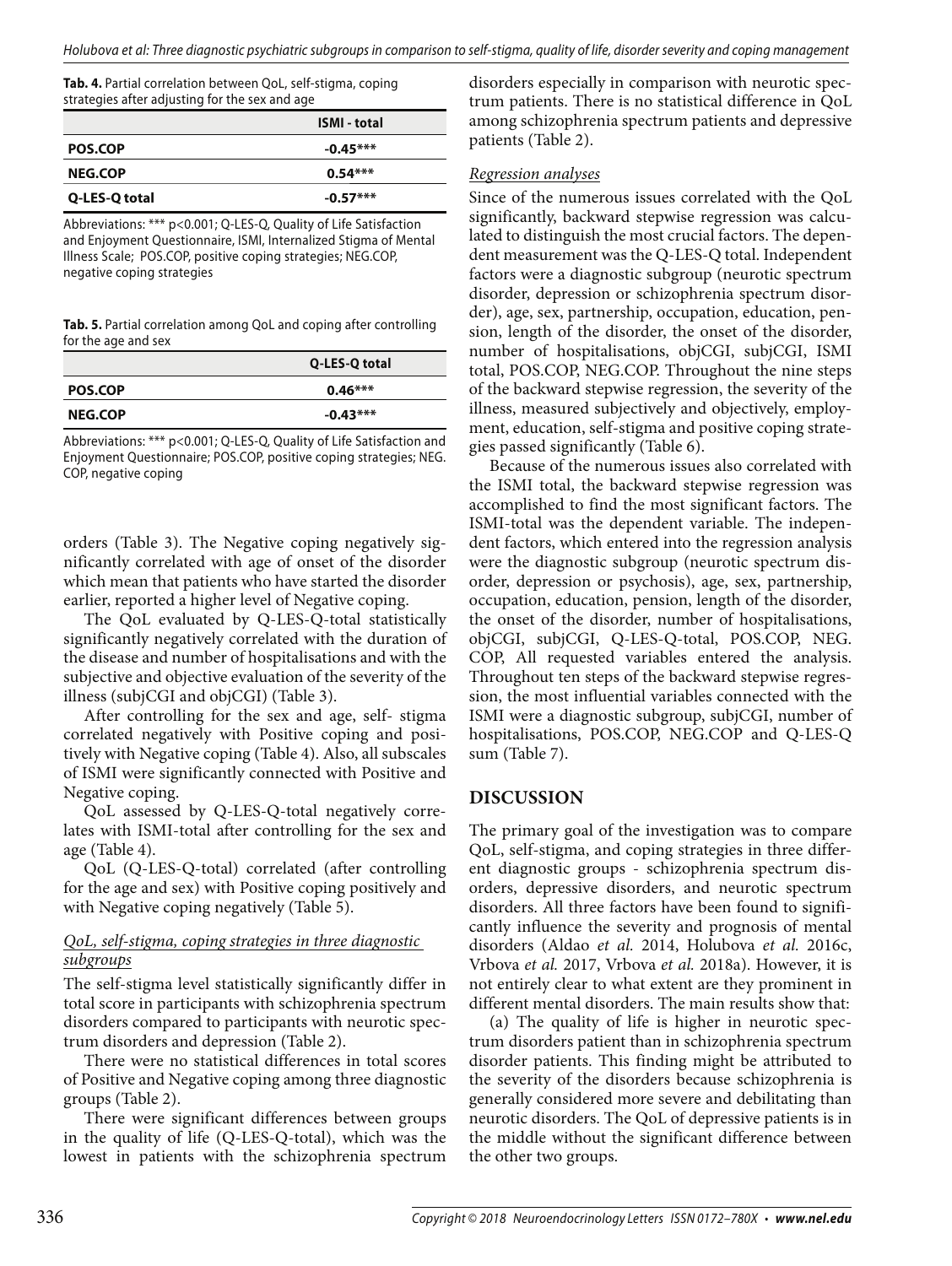| <b>Regressors</b>   | B         | <b>SE</b> | β                                                           |          | <b>Significance</b> |
|---------------------|-----------|-----------|-------------------------------------------------------------|----------|---------------------|
| Diagnostic subgroup | 6.698     | 3.917     | 0.091                                                       | 1.710    | 0.088               |
| objCGI              | $-6.710$  | 2.906     | $-0.130$                                                    | $-2.309$ | 0.022               |
| subjCGI             | $-12.181$ | 3.082     | $-0.229$                                                    | $-3.952$ | 0.001               |
| employment          | $-26.173$ | 6.327     | $-0.201$                                                    | $-4.137$ | 0.001               |
| education           | 8.705     | 3.593     | 0.111                                                       | 2.423    | 0.016               |
| <b>ISMI-total</b>   | $-1.491$  | 0.306     | $-0.308$                                                    | $-4.869$ | 0.001               |
| POS.COP             | 2.518     | 1.037     | 0.128                                                       | 2.429    | 0.016               |
|                     |           |           | ANOVA: F= 36.88 df=261; $p<0.001$ Adjusted r squared = 0.49 |          |                     |

**Tab. 6.** Backward stepwise regression analysis of Q-LES-Q Sum as dependent factor

Abbreviations: SE=standard error; objCGI, objective Clinical Global Impression scale; subCGI, subjective Clinical Global Impression scale; , ISMI, Internalized Stigma of Mental Illness Scale; POS.COP, positive coping strategies

**Tab. 7.** Backward stepwise regression analysis of ISMI-total as the dependent factor

| <b>Regressors</b>                                             | B        | <b>SE</b> | β        |          | <b>Significance</b> |  |
|---------------------------------------------------------------|----------|-----------|----------|----------|---------------------|--|
| Diagnostic subgroup                                           | 2.887    | 0.731     | 0.189    | 3.952    | 0.001               |  |
| subjCGI                                                       | 2.270    | 0.549     | 0.206    | 4.133    | 0.001               |  |
| Number of<br>hospitalizations                                 | 0.602    | 0.208     | 0.140    | 2.886    | 0.004               |  |
| POS.COP                                                       | $-0.874$ | 0.191     | $-0.215$ | $-4.577$ | 0.001               |  |
| NEG.COP                                                       | 0.719    | 0.153     | 0.220    | 4.688    | 0.001               |  |
| Q-LES-Q total                                                 | $-0.050$ | 0.011     | $-0.243$ | $-4.788$ | 0.001               |  |
| ANOVA: F= 62.887 df=261; $p<0.001$ Adjusted r squared = 0.587 |          |           |          |          |                     |  |

Abbreviations: SE=standard error; objCGI, objective Clinical Global Impression scale; subCGI, subjective Clinical Global Impression scale; ISMI, Internalized Stigma of Mental Illness Scale; POS.COP, positive coping strategies; Q-LES-Q, Quality of Life Satisfaction and Enjoyment **Questionnaire** 

(b) Participants with schizophrenia spectrum disorders had the higher mean score of self-stigma than other two groups of patients. There is no difference between neurotic spectrum disorders patients and depressive disorders participants in the level of the self-stigma

(c) The meant scores of the positive and negative coping strategies in neurotic, depressive and schizophrenia spectrum disorders patients are nearly the same; there is no difference between groups.

Another important part of results, focusing on the relationships between factors shows, that:

(d) The overall QoL is highly correlated with the objective measurement and subjectively assessed severity of the illness, employment, education, self-stigma, and positive coping. All these factors passed with statistical significance through multiple regression analysis. The dividing into diagnostic subgroup is less important – doesn´t pass with statistical significance.

(e) On the other site, the overall self-stigma is highly correlated with the diagnostic subgroup, but also with subjective evaluation of the severity of the illness, the number of hospitalisations, negatively with positive coping and positively with negative coping, and also with the overall quality of life. All these factors passed

with statistical significance through multiple regression analysis.

These results are remarkable because some factors, such as the severity of the illness, the self-stigma, and the coping strategies, are changeable in all of the presented diagnostic groups. The severity of the disorder is manageable using psychopharmacs, the self-stigma and coping using cognitive behavioural therapy (Ociskova *et al.* 2015, Ociskova & Prasko 2015).

In the next part of the discussion, we focus on our hypotheses. We articulated seven hypotheses as follows:

(1) The quality of life, coping strategies, and selfstigma will be related to the subjective and objective severity of the illness.

This hypothesis is confirmed in the study after adjusting for the age and sex, concerning all three observed variables and severity of the disorder. It means that the patients, whose psychopathology has been evaluated by the clinician as less severe or who self-evaluated themselves as less ill, less self-stigmatised themselves and use more positive coping strategies and less of negative coping; and they have the significantly higher quality of life. Many earlier studies highlight a significant association between the severity of illness and some of these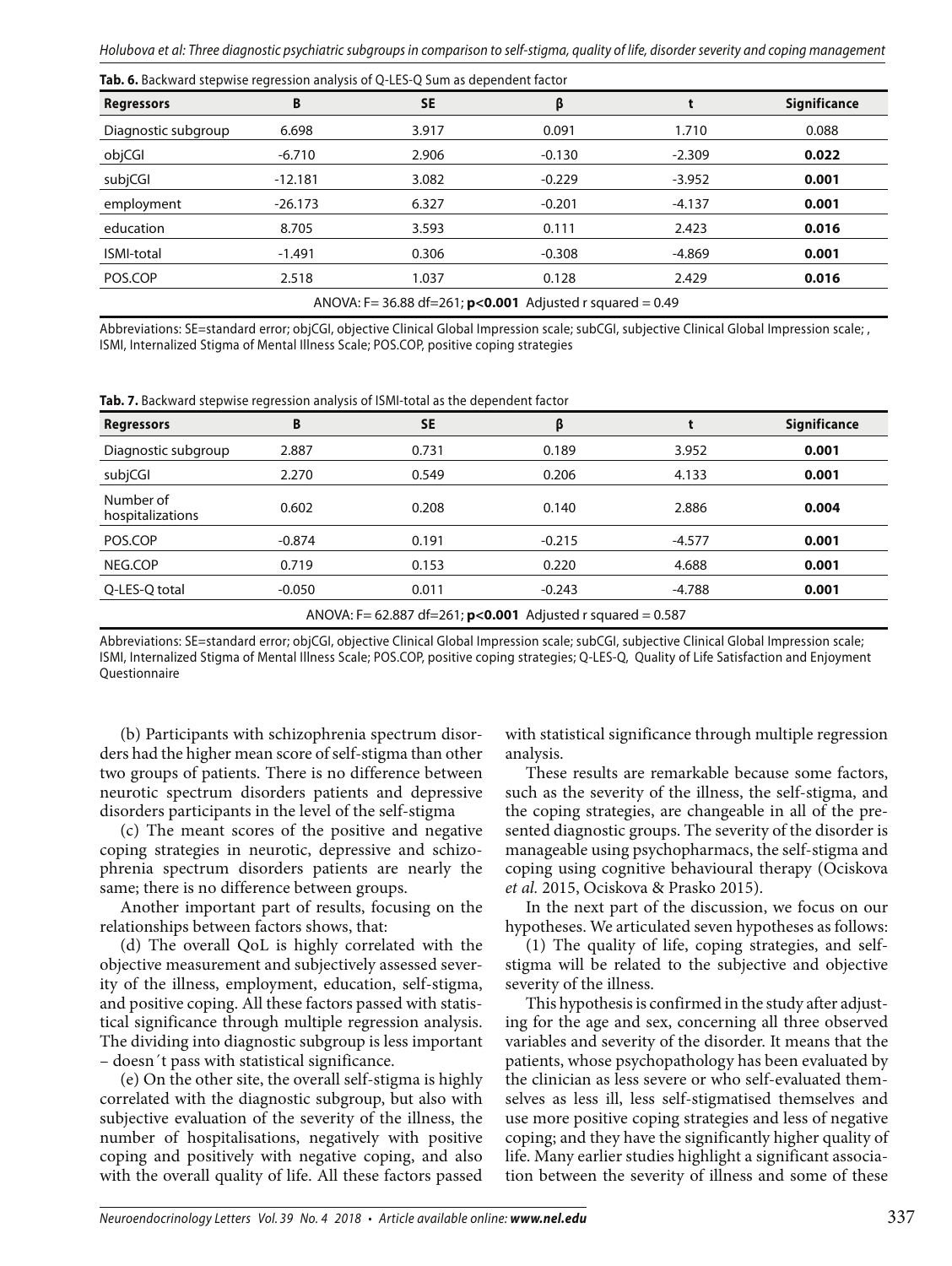variables (Goossens *et al.* 2008, Aldao *et al.* 2010, Sidlova *et al.* 2011, Oakley *et al.* 2012, Holubova *et al.* 2015, Grambal *et al.* 2016, Holubova *et al.* 2016d, Kamaradova *et al.* 2016, Ociskova *et al.* 2015, Ociskova *et al.* 2016, Prasko *et al.* 2016, Vrbova *et al.* 2018a, Vrbova *et al.* 2018b). Our data show that all these factors are interrelated.

(2) The self-stigma negatively correlates with the QoL.

This hypothesis has been established in the study after controlling for the sex and age. ISMI correlate negatively with Q-LES-Q total. This cross-sectional investigation cannot answer the question of causality. These findings are supported by the research of Vrbova *et al.* (2017) and Ran *et al.* (2018) in schizophrenia spectrum disorder patients; in Ociskova *et al.* (2016) in neurotic spectrum disorders; in Oakley *et al.* (2012) in patients with depression. In these studies, the level of self-stigma negatively correlates with QoL in separate diagnostic groups. Our study shows that this link between self-stigmatisation and quality of life may have a transdiagnostic nature.

(3) The self-stigma correlates positively with negative coping strategies; negatively with positive coping.

This hypothesis was also established in the investigation regardless of the type of mental disorder. The results are in accordance with our previous studies in separate diagnostic subgroups (Ociskova *et al.* 2015, Holubova *et al.* 2016c, Holubova *et al.* 2017). As we expected, self- stigma was associated with Positive coping negatively and with Negative coping positively after adjusting for the age and sex. These outcomes are in agreement with Rea *et al.* (2003) who identified that when patients implement effective coping strategies to deal with symptoms of the illness, they felt less stressed and stigmatised, and show a decreased rate of hospitalisations and relapses. However, in connection with self-stigma and coping strategies, the severity of symptoms and type of mental illness play a significant role according to our research findings (see hypothesis n.1).

(4) The quality of life correlates with positive coping positively; with negative coping negatively.

This hypothesis was also confirmed. We found out that Positive and Negative strategies are associated with the quality of life and lead to the fact that Positive coping has a positive effect on QoL. These findings are in link with the outcomes of Dijkstra & Homan (2016), where strategies were connecting with more engaged coping such as reassuring thoughts and active confronting, are related with the higher sense of control and psychological well-being. On the other side, strategies connected with disengagement copings, such as avoidance, passive reaction pattern, and palliative reaction, were related with a reduced amount of perceived control, which in turn was negatively linked with psychological well-being.

Gattino *et al.* (2015) point to the finding that problem-focused coping strategies, i.e., using support, positive reframing, and active coping, increase the QoL in

all its domains, while emotion-focused coping, i.e., selfblame, reduces QoL. Another study also showed similar findings (Herbert & Gregor 1997, Pereira-Morales *et al.* 2018).

(5) Patients with depressive disorder and neurotic spectrum disorder have a lower of self-stigma compared to patients with schizophrenia spectrum disorder.

Statistical analyses have confirmed this hypothesis with the findings that patients with depression or neurotic spectrum disorders showed a lower of self-stigma than patients with the schizophrenia spectrum disorders. There is no difference between neurotic spectrum disorders than in depressive individuals in the total score of ISMI.

The study of Kamaradova *et al.* (2016) found no dissimilarities between diagnostic groups in the investigation compared self-stigma in outpatients with bipolar disorders, schizophrenia spectrum disorders, neurotic spectrum disorders, depressive disorders, patients with alcohol dependence, and personality disorders in the same cross-sectional design, but in the university clinic setting (see discussion above). The patients from the study of Kamaradova *et al.* (2016) were, younger, with a shorter duration of the illness, higher education, treated in the university setting. It is possible, that patient with schizophrenia spectrum disorder attending university outpatient´s setting is in average less seriously ill than patient attending standard psychiatric outpatient setting, what is confirmed with higher mean CGI in schizophrenia spectrum patients in our investigation than in the study of Kamaradova *et al.* (2016).

(6) Quality of life will be lower among participants with schizophrenia spectrum disorders in comparison with a patient with neurotic disorders, and participants with depressive disorders.

The stated hypothesis was confirmed in this study because of significant differences among groups in the total score of QoL. Results in this investigation can lead to consideration, that schizophrenia spectrum disorders disorder is often more severe and persistent than other mental illnesses with complex impacts on QoL (Ventura *et al.* 2009, Lepage *et al.* 2014).

(7) Patients with neurotic disorders use more positive management strategies and less negative coping strategies than participants with schizophrenia spectrum disorders, and participants with depressive disorders.

This hypothesis was not confirmed at all, because we did not discover significant differences in total scores of Positive and Negative coping using among these three groups.

Regression analysis detected that the essential factors connecting with QoL were the objective and subjective severity of the illness, education, employment, selfstigma and Positive coping strategies. About the selfstigma, regression analysis proved that the most critical factors were the diagnostic subgroup, subjCGI, number of hospitalisations, Positive and Negative coping, and the QoL. Each of these variables influences the main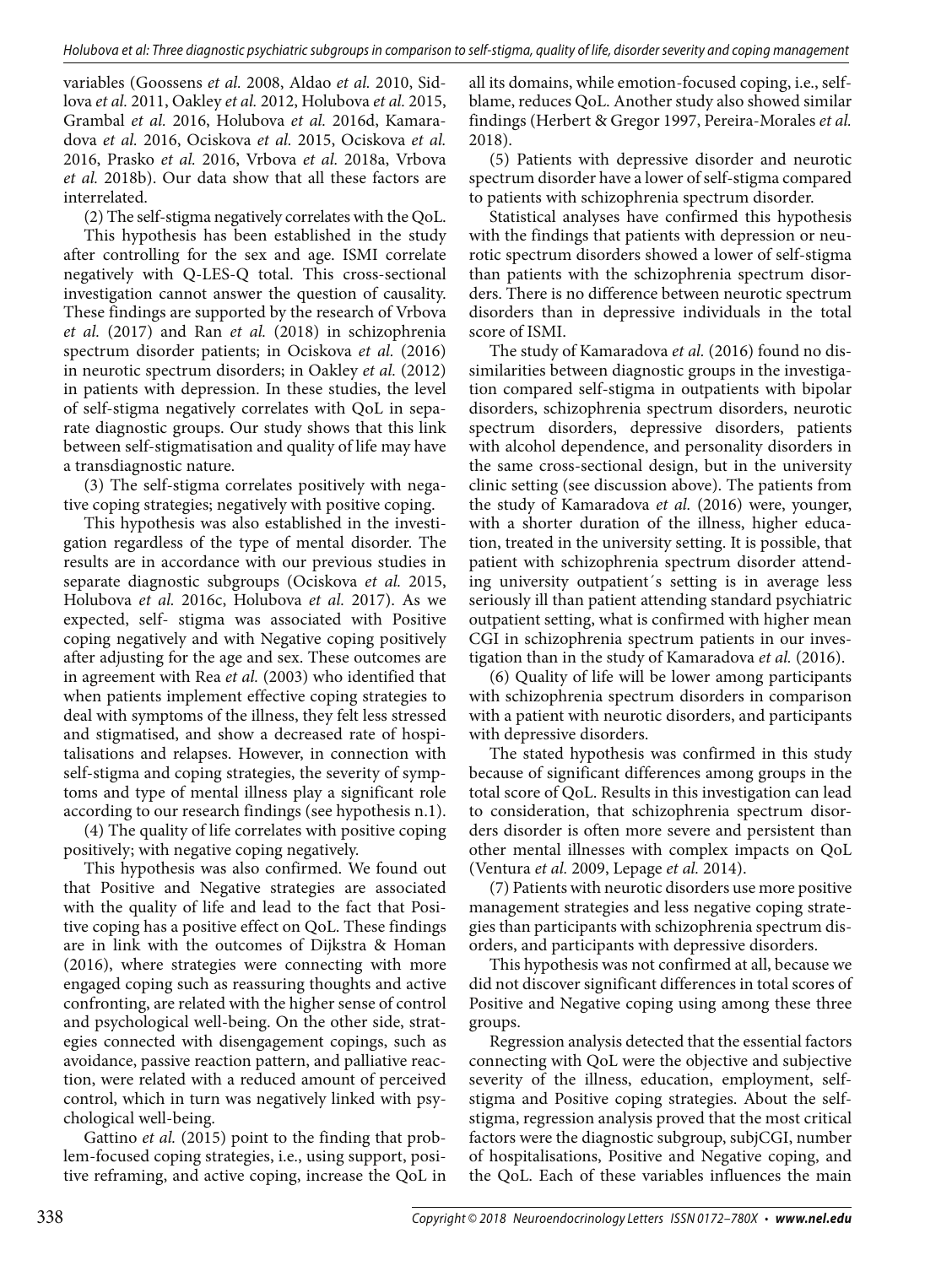monitored variables for different disease groups to a different extent, so further investigations are required to better identify the effects of individual variables, especially about causality. Identifying contributing factors can be used targeted psychotherapeutic interventions in a comprehensive effort to improve conditions for mentally ill people at all levels.

#### *Limitations*

Most of the research information was gained by using self-reported forms, which can be considered limiting concerning subjective bias. This is true excepting demographic data and the objectively assessed severity of the illness. Limitation of the survey is that the exact type and quantity of the prescribed psychopharmacs were not monitored. Another limitation is that the level of depression was not measured, so it is not possible to compare scores of depressive symptoms of the three groups. Another limitation was that the interrater reliability of the physicians was not completed. Finally and most prominently, longitudinal surveillance would be better than a cross-sectional investigation, because the changes in QoL, self-stigma, and coping strategies in the course of the different stages of the therapy could be useful for the recognition of the causality.

## **CONCLUSION**

This investigation shows that the level of self-stigma and coping are main factors connected to the QoL of three diagnostic groups of patients. Patients with depression, neurotic spectrum disorders and those with schizophrenia spectrum differ in the total scores of QoL. Schizophrenia spectrum disorder patients had statistically significantly lower means scores in against the other two groups. No differences were found between overall scores of Positive and Negative coping among three groups. Patients with depression or neurotic patients do have lower self-stigma in comparison with patients with schizophrenia spectrum disorders. Actual severity of illness plays a significant role in all of three examined variables - QoL, self-stigma, and coping strategies. The longitudinal investigation that would observe the development of these factors over a more extended period could be the subsequent step to indicate the causations involved.

## **DISCLOSURE**

The authors declare no conflicts of interest in this study.

## **ACKNOWLEDGEMENT**

For the willing cooperation, we thank namely: MUDr. Jiří Rozkoš from Prostějov, MUDr. Jan Flídr from Kralupy nad Vltavou, MUDr. Jana Matějková from Prague, MUDR. Simona Papežové from Prague, MUDr. Pavel Tautermann from Prague, MUDr. Markéta Zemanová from Havlíčkův Brod, MUDr. Markéta Dobrá from Hrabyně, MUDr. Zuzana Kozáková from Trutnov (association RIAPS), MUDR. Tibor Miklóš from Prague, MUDR. Michaela Zapletalová from Chomutov, MUDr. Jana Novosadová from Blansko, MUDr. Jiří Trska from Týn nad Vltavou, MUDr. Zdeněk Holoubek from Nymburk, MUDr. Iva Ondráčková from Prague, MUDr. Andrea Bryčková from Hořice, MUDr. Jindřiška Masnerová from Beroun, MUDr. Petr Pastucha from Prostějov and MUDr. Hana Lemanová from Brno.

#### REFERENCES

- 1 Aldao A, McLaughlin KA, Hatzenbuehler ML, Sheridan MA (2014). The Relationship between Rumination and Affective, Cognitive, and Physiological Responses to Stress in Adolescents. Journal of experimental psychopathology. **5**(3):272-288.
- 2 Aldao A, Nolen-Hoeksema S, Schweizer S (2010). Emotionregulation strategies across psychopathology: A meta-analytic review. Clinical Psychology Review. **30**:217–237.
- 3 Bandelow B, Michaelis S (2015). Epidemiology of anxiety disorders in the 21st century. Dialogues in Clinical Neuroscience. **17**(3):327-335.
- 4 Bonfils KA, Lysaker PH, Yanos PT, Siegel A, Leonhardt BL, James AV, Brustuen B, Luedtke B, Davis LW (2018). Self-stigma in PTSD: Prevalence and correlates. Psychiatry Res. **265**:7-12.
- 5 Bradstreet S, Dodd A, Jones S (2018). Internalised stigma in mental health: An investigation of the role of attachment style. Psychiatry Res. Mar 21. pii: S0165-1781(17)31567-6.
- 6 Corrigan PW, Larson JE, Rüsch N (2009). Self-stigma and the "why try" effect: Impact on life goals and evidence-based practices. World Psychiatry. **8**(2):75–81.
- 7 Cox BJ, Endler NS, Swinson RP. Norton GR (1992). Situations and specific coping strategies associated with clinical and nonclinical panic attacks. Behav. Res. Ther. **30**:67–69.
- 8 Davey GCL, Burgess I. Rashes R (1995). Coping strategies and phobias: the relationship between fears, phobias and methods of coping with stressors. Br. J. Clin. Psychol. **34**:423–434.
- 9 Dijkstra MTM, Homan AC (2016). Engaging in Rather than Disengaging from Stress: Effective Coping and Perceived Control. Frontiers in Psychology. **7**:1415.<br>10 EMEA (2002). http://www.
- (2002). http://www.ema.europa.eu/pdfs/human/ ich/013595en.pdf. 20.3.2009
- 11 Feldner MT, Zvolensky MJ. Leen-Feldner EW (2004). A critical review of the empirical literature on coping and panic disorder. Clin. Psychol. Rev. **24**:123–148.
- 12 Firmin RL, Lysaker PH, Luther L, Yanos PT, Leonhardt B, Breier A, Vohs JL. Internalized stigma in adults with early phase versus prolonged psychosis. Early Interv Psychiatry. 2018. doi: 10.1111/ eip.12553. [Epub ahead of print]
- 13 Fortinash KM, Holoday-Worret PA (2000). Psychiatric Mental Health Nursing. Mosby; London.
- 14 Gattino S, Rollero C, de Piccoli N (2015). Applied Research Quality Life. **10**: 689.
- 15 Goossens PJ, van Wijngaarden B, Knoppert-van Der Klein EA, van Achtenberg T (2008). Family caregiving in bipolar disorder: caregiver consequences, caregiver coping styles, and caregiver distress. Int J Soc Psychiatry. **54**: 303–316.
- 16 Grambal A, Prasko J, Kamaradova D, Latalova K, Holubova M, Marackova M, Ociskova M, Slepecky M (2016). Self-stigma in borderline personality disorder - cross-sectional comparison with schizophrenia spectrum disorder, major depressive disorder, and anxiety disorders. Neuropsychiatr Dis Treat. **12**: 2439-2448.
- 17 Gur RC, Calkins ME, Satterthwaite TD, Ruparel K, Bilker WB, Moore TM, Savitt AP, Hakonarson H, Gur RE (2014). Neurocognitive growth charting in psychosis spectrum youths. JAMA Psychiatry. **71**(4):366-374.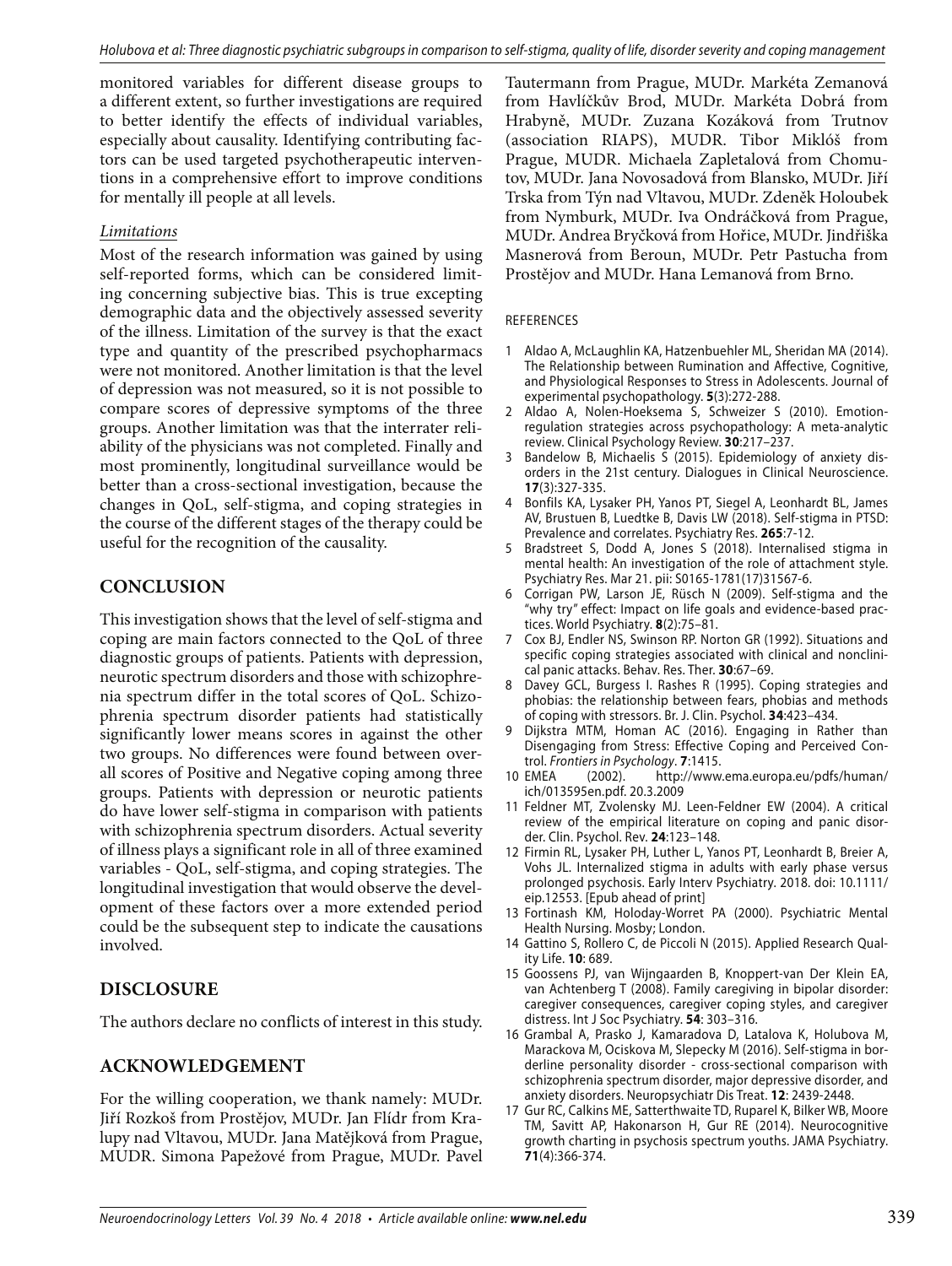- 18 Guy W (ed.) (1976). ECDEU Assessment manual for psychopharmacology. Rockville, U.S. DHEW.
- 19 Heinrichs RW, Zakzanis KK (1998). Neurocognitive deficit in schizophrenia: a quantitative review of the evidence. Neuropsychology. **12**:426–445.
- 20 Herbert R, Gregor F (1997). Quality of life and coping strategies of clients with COPD. Rehabil Nurs. **22**(4):182-187.
- 21 Holubova M, Prasko J, Hruby R, Kamaradova D, Ociskova M, Latalova K, Grambal A (2015). Coping strategies and quality of life in schizophrenia: cross-sectional study. Neuropsychiatr Dis Treat. **11**:3041-8.
- 22 Holubova M, Prasko J, Hruby R, Latalova K, Kamaradova D, Marackova M, Slepecky M, Gubova T (2016c). Coping strategies and self-stigma in patients with schizophrenia-spectrum disorders. Patient Prefer Adherence. **10**:1151-1158.
- 23 Holubova M, Prasko J, Latalova K, Ociskova M, Grambal A, Kamaradova D, Vrbova K, Hruby R (2016a). Are self-stigma, quality of life, and clinical data interrelated in schizophrenia spectrum patients? A cross-sectional outpatient study. Patient Prefer Adherence. **10**:265-274.
- 24 Holubova M, Prasko J, Matousek S, Latalova K, Marackova M, Vrbova K, Grambal A, Slepecky M, Zatkova M (2016b). Comparison of self-stigma and quality of life in patients with depressive disorders and schizophrenia spectrum disorders – a cross-sectional study. Neuropsychiatr Dis Treat. **12**: 3021-3030.
- 25 Holubova M, Prasko J, Ociskova M, Grambal A, Slepecky M, Marackova M, Kamaradova D, Zatkova M (2017). Quality of life and coping strategies of outpatients with a depressive disorder in maintenance therapy - a cross-sectional study. Neuropsychiatr Dis Treat. **14**: 73-82.
- 26 Holubova M, Prasko J, Ociskova M, Marackova M, Grambal A, Slepecky M (2016d). Self-stigma and quality of life in patients with depressive disorder: a cross-sectional study. Neuropsychiatr Dis Treat. **12**: 2677-2687.
- 27 Hughes I, Budd R. Greenaway S (1999). Coping with anxiety and panic: a factor analytic study. Br. J. Clin. Psychol. **38**:295–304.
- 28 Jacobi F, Höfler M, Strehle J, Mack S, Gerschler A, Scholl L, Busch MA, Maske U, Hapke U, Gaebel W, Maier W, Wagner M, Zielasek J, Wittchen HU (2014). [Mental disorders in the general population: Study on the health of adults in Germany and the additional module mental health (DEGS1-MH)]. Nervenarzt. **85**(1):77-87.
- 29 Janke W, Erdmann G (2002). SVF 78: Eine Kurzform des Stressverarbeitungs-fragebogen SVF 120 [A short form of stress management questionnaire SVF 120] Göttingen: Hogrefe Verlag für Psychologie. German.
- 30 Kamaradova D, Latalova K, Prasko J, Kubinek R, Vrbova K, Mainerova B, Cinculova A, Ociskova M, Holubova M, Smoldasova J, Tichackova A (2016). Connection between self-stigma, adherence to treatment, and discontinuation of medication. Patient Prefer Adherence. **10**: 1289-1298.
- 31 Kring AM, Moran EK (2008). Emotional response deficits in schizophrenia: insights from affective science. Schizophr Bull. **34**:819–834.
- 32 Lazarus R (1991). Emotion and adaptation. New York: Oxford University Press.
- 33 Lazarus RS, Folkman S (1984). Stress, Appraisal, and Coping. New York, NY: Springer.
- 34 Lepage M, Bodnar M, Bowie CR (2014). Neurocognition: clinical and functional outcomes in schizophrenia. Can J Psychiatry. **59**:5-12.
- 35 Lim GY, Tam WW, Lu Y, Ho CS, Zhang MW, Ho RC (2018). Prevalence of depression in the community from 30 countries between 1994 and 2014. Scientific Reports. **8**: Article number: 2861
- 36 Lysaker PH, Campbell K, Johannesen JK (2005). Hope, awareness of illness, and coping in schizophrenia spectrum disorders: evidence of an interaction. J Nerv Ment Dis. **193**(5):287–292.
- 37 Mendlowicz MV, Stein MB (2000). Quality of life in individuals with anxiety disorders. Am J Psychiatry. **157**:669–682.
- 38 Montemagni C, Castagna F, Crivelli B, de Marzi G, Frieri T, Macrì A, Rocca P (2014). Relative contributions of negative symptoms, insight, and coping strategies to quality of life in stable schizophrenia. Psychiatry Res. **220**(1-2): 102-111.
- 39 Müllerova H (2001). Transcultural transmission and validation of the quality life questionnaire Q-LES-Q. (in Czech: Mezikulturní přenos a validace dotazníku kvality života Q-LES-Q.) Psychiatrie. **5**:80- 87.
- 40 Oakley LD, Kanter JW, Taylor JY, Duguid M (2012). The self-stigma of depression for women. Int J Soc Psychiatry. **58**(5):512–520.
- 41 Ociskova M, Prasko J (2015). Stigmatization and Self-stigmatization of mental illness. Prague: Grada.
- 42 Ociskova M, Prasko J, Kamaradova D, Grambal A, Sigmundova Z (2015). Individual correlates of self-stigma in patients with anxiety disorders with and without comorbidities. Neuropsychiatr Dis Treat. **11**:1767–1779.
- 43 Ocisková M, Praško J, Kamarádová D, Látalová K, Kurfürst P, Dostálová L, Cinculová A, Kubínek R, Mainerová B, Vrbová K, Ticháčková A (2014). Self-stigma in psychiatric patients- standardization of the ISMI scale. Neuro Endocrinol Lett. **35**(7): 624-632.
- 44 Ociskova M, Prasko J, Latalova K, Kamaradova D, Grambal A (2016). Psychological factors and treatment effectiveness in resistant anxiety disorders in highly comorbid inpatients. Neuropsychiatr Dis Treat. **12**:1539–1551.
- 45 Ociskova M, Prasko J, Vrbova K, Kasalova P, Holubova M, Grambal A, Machu K (2018). Self-stigma and treatment effectiveness in patients with anxiety disorders – a mediation analysis. Neuropsychiatr Dis Treat. **14**:383-392.
- 46 Ogden J (2000). Health psychology. Buckingham: Open Univ. Press.
- 47 Parcesepe AM, Cabassa LJ (2013). Public stigma of mental illness in the United States: a systematic literature review. Admin Policy Ment Health. **40**(5):384–399.
- 48 Pereira-Morales AJ, Adan A, Lopez-Leon S, Forero DA (2018). Personality traits and health-related quality of life: the mediator role of coping strategies and psychological distress. Ann Gen Psychiatry. **17**:25. doi: 10.1186/s12991-018-0196-0. eCollection 2018.
- 49 Prasko J, Ociskova M, Grambal A, Sigmundova Z, Kasalova P, Marackova M, Holubova M, Vrbova K, Latalova K, Slepecky M (2016). Personality features, dissociation, self-stigma, hope, and the complex treatment of depressive disorder. Neuropsychiatr Dis Treat. **12**:2539-2552.
- 50 Ran MS, Zhang TM, Wong IY, Yang X, Liu CC, Liu B, Luo W, Kuang WH, Thornicroft G, Chan CL; CMHP Study Group (2018). Internalized stigma in people with severe mental illness in rural China. Int J Soc Psychiatry. **64**(1):9-16.
- 51 Rea MM, Tompson MC, Miklowitz DJ, Goldstein MJ, Hwang S, Mintz J (2003). Family-focused treatment vs individual treatment for bipolar disorder: results of a randomised clinical trial. J Consult Clin Psychol. **71**:482–492.
- 52 Ritsher JB, Otilingam PG, Grajales M (2003a). Internalized stigma of mental illness: Psychometric properties of a new measure. Psychiatry Research. **121**(1):31-49.
- 53 Ritsner M, Ben-Avi I, Ponizovsky A, Timinsky I, Bistrov E, Modai I (2003b): Quality of life and coping with schizophrenia symptoms. Qual Life Res. **12**(1):1-9.
- 54 Sandler IN, Tein J, West SG (1994). Coping, stress, and the psychological symptoms of children of divorce: A cross-sectional and longitudinal study. Child Development. **65**:1744–1763.
- 55 Schwarzer R and Schwarzer C (1996). A critical survey of coping instruments. In: Zeidner M and Endler NS (Eds): Handbook of Coping: Theory, Research, Applications (pp. 107–132). New York: Wiley.
- 56 Sidlova M, Prasko J, Jelenova D, Kovacsova A, Latalova K, Sigmundova Z, Vrbova K (2011). The quality of life of patients suffering from schizophrenia--a comparison with healthy controls. Biomed Pap Med Fac Univ Palacky Olomouc Czech Repub. **155**(2): 173-180.
- 57 Skevington SM (1999). Measuring quality of life in Britain: introducing the WHOQOL-100. J Psychosom Res. **47**:449–459.
- 58 Stein MB, Heimberg RG (2004). Well-being and life satisfaction in generalised anxiety disorders: Comparison to major depressive disorder in a community sample. J Affect Disord. **79**:161–166.
- 59 Svancara J (2003). Coping strategies. Testcentrum. Prague. Czech.